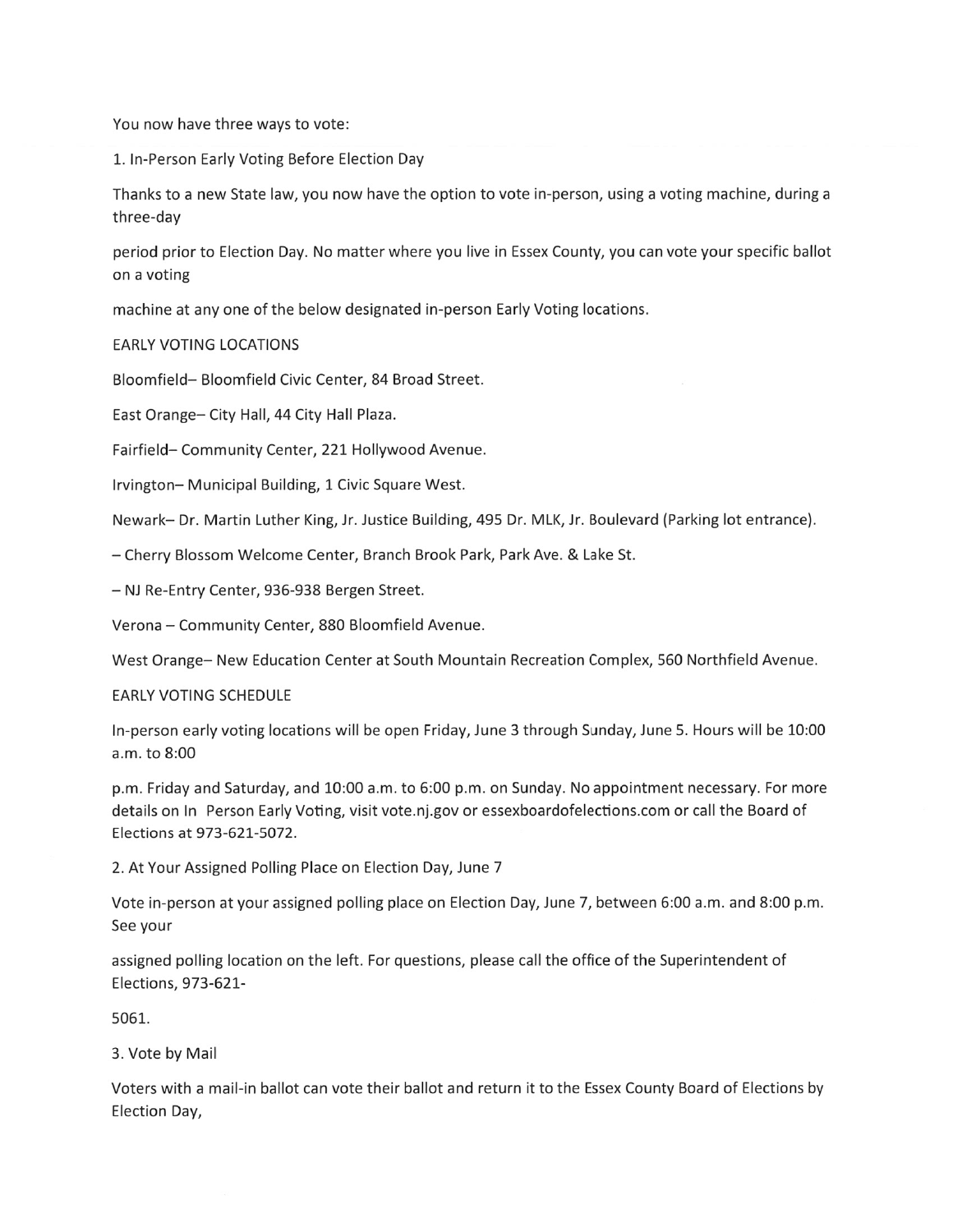June 7. Refer to the instructions included with the mail-in ballot for details on how and where to return vour voted

mail-in ballot.

**New Voting System** 

Essex County has adopted a new, state-of-the-art, paper-ballot voting system, which offers the highest level of election

security. When you arrive to vote on Tuesday, June 7, instead of the "full-face voting machine" you've been accustomed

to, you will be issued a paper ballot, and asked to fill in the ovals next to the names of your candidates similar to a

standardized test in school. You will then insert your own ballot into the scanner, which records your vote

electronically. We hope you will find it's an easy and intuitive way to cast your ballot.

**ATTENTION VOTER** 

IMPORTANT! All voters who can, should vote early in the day and thus avoid the

possibility of congestion and inconvenience to themselves and others near the close of the

polls.

Essex County Clerk's office at 973-621-4921.

Please study this sample ballot and its instructions carefully. It will assist you in voting and

save time on Election Day.

**POLLING HOURS** 

EARLY VOTING FRIDAY 6/3 10AM TO 8PM

SATURDAY 6/4 10 AM TO 8 PM

SUNDAY 6/5 10 AM TO 6 PM

ELECTION DAY 6/7 6 AM TO 8 PM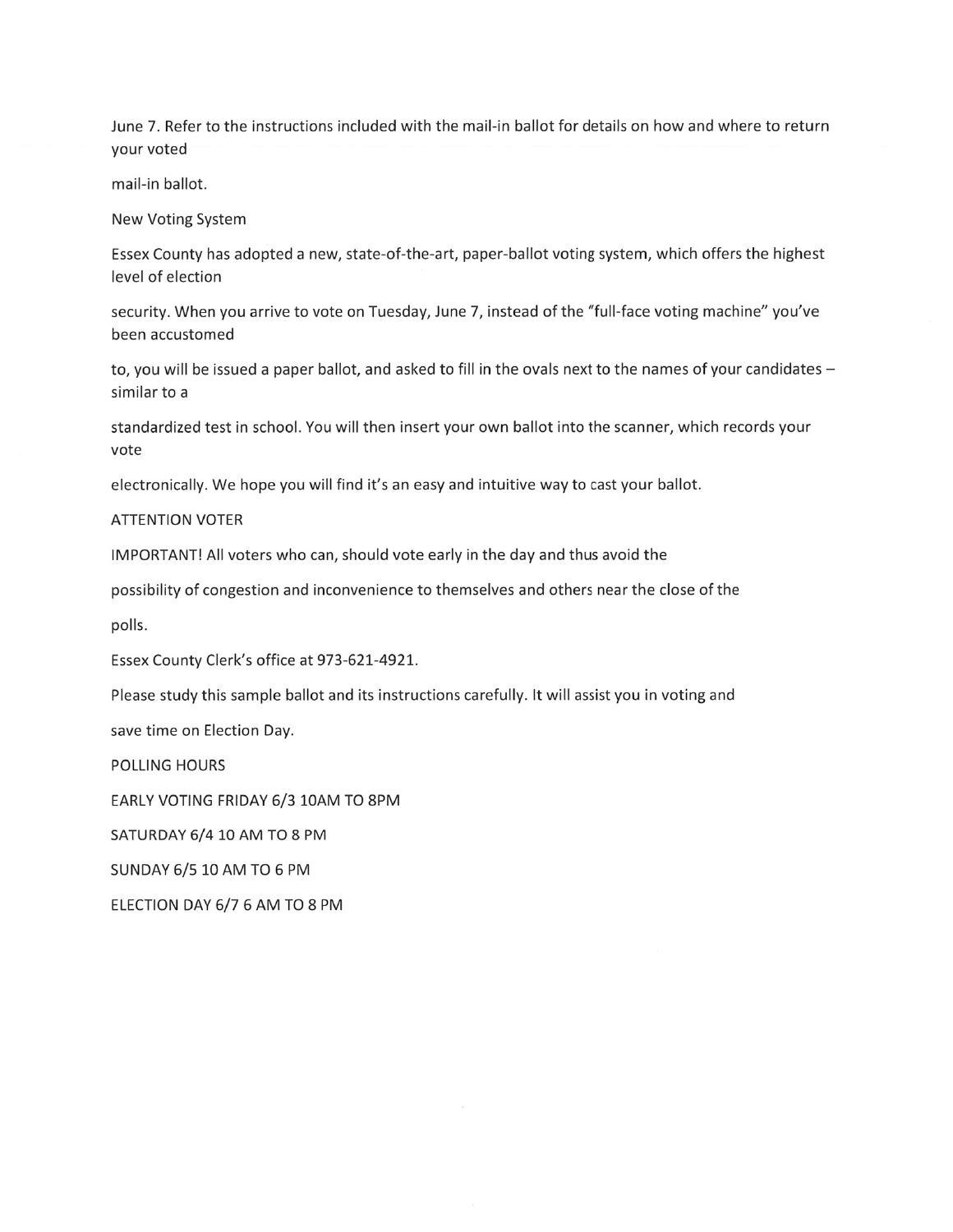



## **Official Primary Election**

Tuesday, June 7, 2022, Essex County, New Jersey *Elección Primaria, martes, el 7 de junio de 2022, Condado de Essex, New Jersey*

### **Township of Belleville**

ballot, fill in the oval below the candidate's name (from this 0, to this  $\bullet$ ). Do not vote for more than the number of candidates to be elected to each office.

### 2. *U* USE ONLY MARKER PROVIDED TO MARK YOUR BALLOT.

3. To vote for a person whose name is not printed on this ballot, write the person's name on the blank line(s) (marked "personal choice") below the proper title of office and fill in the oval below name (from this  $\circ$ ), to this  $\bullet$ ).

3. Para votar por una persona cuyo nombre no está impreso en esta papeleta, escriba el nombre de la persona en la(s) linea(s) en blanco abajo del título apropiado del cargo, marcado "personal choice selección personal", y rellene el óvalo abajo del nombre (de este 0, a este  $\bullet$ ).

4. Do not mark this ballot in any manner other than provided for and do not erase. If you spoil your ballot, ask for a fresh one. If you mark your ballot in such a way that your intent is unclear, or if you vote for more than the number to be elected to an office, your vote for that office will not be counted.

esta papeleta, rellene el óvalo abajo del nombre del candidato (de este  $\ddot{o}$ , a este  $\bullet$ ). No vote por mas candidatos que el número a ser electo a ese cargo.

### 2. **SOLO USE MARCADOR PROVEÍDO PARA MARCAR SU PAPELETA.**

| <b>Offices</b><br>Cargos                     | For Member of the<br><b>House of Representatives</b><br>11th Congressional<br>District<br>Two Year Term<br>Vote for One<br>Para Miembro de<br>la Casa de Representantes<br>Distrito Congresional 11<br>Término de Dos Años<br>Vote por Uno | <b>For County Executive</b><br>Four Year Term<br>Vote for One<br>Para Ejecutivo del<br>Condado<br>Término de Cuatro Años<br>Vote por Uno |
|----------------------------------------------|--------------------------------------------------------------------------------------------------------------------------------------------------------------------------------------------------------------------------------------------|------------------------------------------------------------------------------------------------------------------------------------------|
| Democratic<br>A<br>Democrático               | Mikie<br><b>SHERRILL</b><br>Essex County Democratic<br>Committee, Inc.<br>1A                                                                                                                                                               | Joseph N.<br>DiVINCENZO, Jr.<br>Essex County Democratic<br>Committee, Inc.<br>2A                                                         |
| <b>Personal Choice</b><br>Selección Personal | Personal Choice<br>Selección Personal                                                                                                                                                                                                      | Personal Choice<br>Selección Personal                                                                                                    |
| <b>Offices</b><br>Cargos                     | For Member of the<br><b>House of Representatives</b><br>11th Congressional<br>District<br>Two Year Term<br>Vote for One<br>Para Miembro de<br>la Casa de Representantes<br>Distrito Congresional 11<br>Término de Dos Años<br>Vote por Uno | <b>For County Executive</b><br>Four Year Term<br>Vote for One<br>Para Ejecutivo del<br>Condado<br>Término de Cuatro Años<br>Vote por Uno |
| F<br>Republican<br>Republicano               | Tayfun<br>SELEN<br>Essex County Republican<br>Party Organization, Inc.<br>1F                                                                                                                                                               | Adam<br><b>KRAEMER</b><br>Essex County Republican<br>Party Organization, Inc.<br>2F                                                      |
| Republican<br>lı<br><u>Republicano</u>       | Paul<br><b>DeGROOT</b><br>A Republican Fighter Who<br>Can Win<br>1G                                                                                                                                                                        |                                                                                                                                          |
| H<br>Republican<br>Republicano               | Alexander R.<br><b>HALTER</b><br>Halter for America!<br>1H                                                                                                                                                                                 |                                                                                                                                          |
| Republican<br>Republicano                    | Toby<br><b>ANDERSON</b><br>America First Veteran<br>11                                                                                                                                                                                     |                                                                                                                                          |
| <b>Republican</b><br>Republicano             | Ruth<br><b>McANDREW</b><br>#Nurse #Farmer<br>#Notapolitician<br>IJ                                                                                                                                                                         |                                                                                                                                          |
| <b>Personal Choice</b><br>Selección Personal | Personal Choice<br>Selección Personal                                                                                                                                                                                                      | Personal Choice<br>Selección Personal                                                                                                    |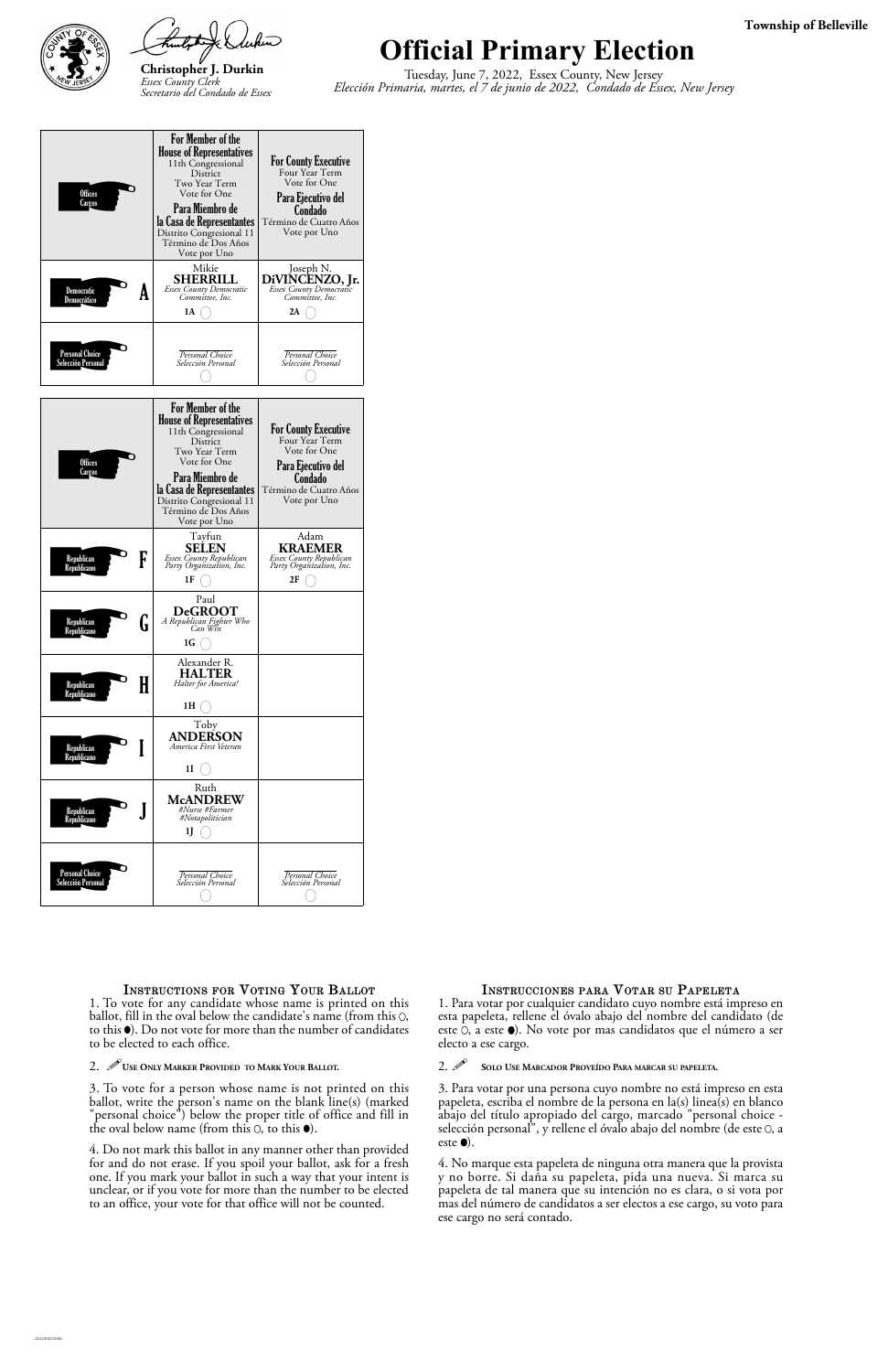



## **Official Primary Election**

Tuesday, June 7, 2022, Essex County, New Jersey *Elección Primaria, martes, el 7 de junio de 2022, Condado de Essex, New Jersey*

### **Township of Bloomfield**

ballot, fill in the oval below the candidate's name (from this 0, to this  $\bullet$ ). Do not vote for more than the number of candidates to be elected to each office.

### 2. *U* USE ONLY MARKER PROVIDED TO MARK YOUR BALLOT.

3. To vote for a person whose name is not printed on this ballot, write the person's name on the blank line(s) (marked "personal choice") below the proper title of office and fill in the oval below name (from this  $\circ$ ), to this  $\bullet$ ).

3. Para votar por una persona cuyo nombre no está impreso en esta papeleta, escriba el nombre de la persona en la(s) linea(s) en blanco abajo del título apropiado del cargo, marcado "personal choice selección personal", y rellene el óvalo abajo del nombre (de este 0, a este  $\bullet$ ).

4. Do not mark this ballot in any manner other than provided for and do not erase. If you spoil your ballot, ask for a fresh one. If you mark your ballot in such a way that your intent is unclear, or if you vote for more than the number to be elected to an office, your vote for that office will not be counted.

esta papeleta, rellene el óvalo abajo del nombre del candidato (de este  $\ddot{o}$ , a este  $\bullet$ ). No vote por mas candidatos que el número a ser electo a ese cargo.

### 2. **SOLO USE MARCADOR PROVEÍDO PARA MARCAR SU PAPELETA.**

| <b>Offices</b>                               | For Member of the<br><b>House of Representatives</b><br>11th Congressional<br>District<br>Two Year Term<br>Vote for One<br>Para Miembro de<br>la Casa de Representantes<br>Distrito Congresional 11<br>Término de Dos Años<br>Vote por Uno | <b>For County Executive</b><br>Four Year Term<br>Vote for One<br>Para Ejecutivo del<br>Condado<br>Término de Cuatro Años<br>Vote por Uno | <b>For Mayor</b><br>Three Year Term<br>Vote for One<br>Para Alcalde<br>Término de Tres Años<br>Vote por Uno |                                                                                        | <b>For Members of</b><br>the Township Council<br>Three Year Term<br>Vote for Three<br>Para Miembros del<br><b>Consejo Municipal</b><br>Término de Tres Años<br>Vote por Tres |                                                                                |
|----------------------------------------------|--------------------------------------------------------------------------------------------------------------------------------------------------------------------------------------------------------------------------------------------|------------------------------------------------------------------------------------------------------------------------------------------|-------------------------------------------------------------------------------------------------------------|----------------------------------------------------------------------------------------|------------------------------------------------------------------------------------------------------------------------------------------------------------------------------|--------------------------------------------------------------------------------|
| A<br>Democratic<br>Democrático               | Mikie<br><b>SHERRILL</b><br>Essex County Democratic<br>Committee, Inc.<br>$1A$ $\bigcap$                                                                                                                                                   | Joseph N.<br>DiVINCENZO, Jr.<br>Committee, Inc.<br>2A                                                                                    | Michael<br><b>VENEZIA</b><br>Essex County Democratic<br>Committee, Inc.<br>$3A$ (                           | Wartyna Nina<br><b>DAVIS</b><br>Essex County Democratic<br>Committee, Inc.<br>$4A$ $($ | Ted<br><b>GAMBLE</b><br>Essex County Democratic<br>Committee, Inc.<br>5A $($                                                                                                 | Richard<br><b>ROCKWELL</b><br>Essex County Democratic<br>Committee, Inc.<br>6A |
| <b>Personal Choice</b><br>Selección Personal | Personal Choice<br>Selección Personal                                                                                                                                                                                                      | Personal Choice<br>Selección Personal                                                                                                    | Personal Choice<br>Selección Personal                                                                       | Personal Choice<br>Selección Personal                                                  | Personal Choice<br>Selección Personal                                                                                                                                        | Personal Choice<br>Selección Personal                                          |
| <b>Offices</b>                               | For Member of the<br><b>House of Representatives</b><br>11th Congressional<br>District<br>Two Year Term<br>Vote for One<br>Para Miembro de<br>la Casa de Representantes<br>Distrito Congresional 11<br>Término de Dos Años<br>Vote por Uno | <b>For County Executive</b><br>Four Year Term<br>Vote for One<br>Para Ejecutivo del<br>Condado<br>Término de Cuatro Años<br>Vote por Uno | <b>For Mayor</b><br>Three Year Term<br>Vote for One<br>Para Alcalde<br>Término de Tres Años<br>Vote por Uno |                                                                                        | <b>For Members of</b><br>the Township Council<br>Three Year Term<br>Vote for Three<br>Para Miembros del<br><b>Consejo Municipal</b><br>Término de Tres Años<br>Vote por Tres |                                                                                |
| Ľ<br>Republican                              | Tayfun<br><b>SELEN</b><br>Essex County Republican<br>Party Organization, Inc.<br>1F                                                                                                                                                        | Adam<br><b>KRAEMER</b><br>Essex County Republican<br>Party Organization, Inc.<br>2F                                                      | No Petition Filed                                                                                           | No Petition Filed                                                                      | No Petition Filed                                                                                                                                                            | No Petition Filed                                                              |
| Λ<br>Republican<br>U                         | Paul<br><b>DeGROOT</b><br>A Republican Fighter Who<br>Can Win<br>1G                                                                                                                                                                        |                                                                                                                                          |                                                                                                             |                                                                                        |                                                                                                                                                                              |                                                                                |
| H<br>Republican<br>Republicano               | Alexander R.<br><b>HALTER</b><br>Halter for America!<br>1H $\bigcap$                                                                                                                                                                       |                                                                                                                                          |                                                                                                             |                                                                                        |                                                                                                                                                                              |                                                                                |
| Republican                                   | Toby<br><b>ANDERSON</b><br>America First Veteran<br>11                                                                                                                                                                                     |                                                                                                                                          |                                                                                                             |                                                                                        |                                                                                                                                                                              |                                                                                |
| Republican<br>Republicano                    | Ruth<br><b>McANDREW</b><br>#Nurse #Farmer<br>#Notapolitician<br>$1J \cap$                                                                                                                                                                  |                                                                                                                                          |                                                                                                             |                                                                                        |                                                                                                                                                                              |                                                                                |
| <b>Personal Choice</b><br>Selección Persona  | Personal Choice<br>Selección Personal                                                                                                                                                                                                      | Personal Choice<br>Selección Personal                                                                                                    | Personal Choice<br>Selección Personal                                                                       | Personal Choice<br>Selección Personal                                                  | Personal Choice<br>Selección Personal                                                                                                                                        | Personal Choice<br>Selección Personal                                          |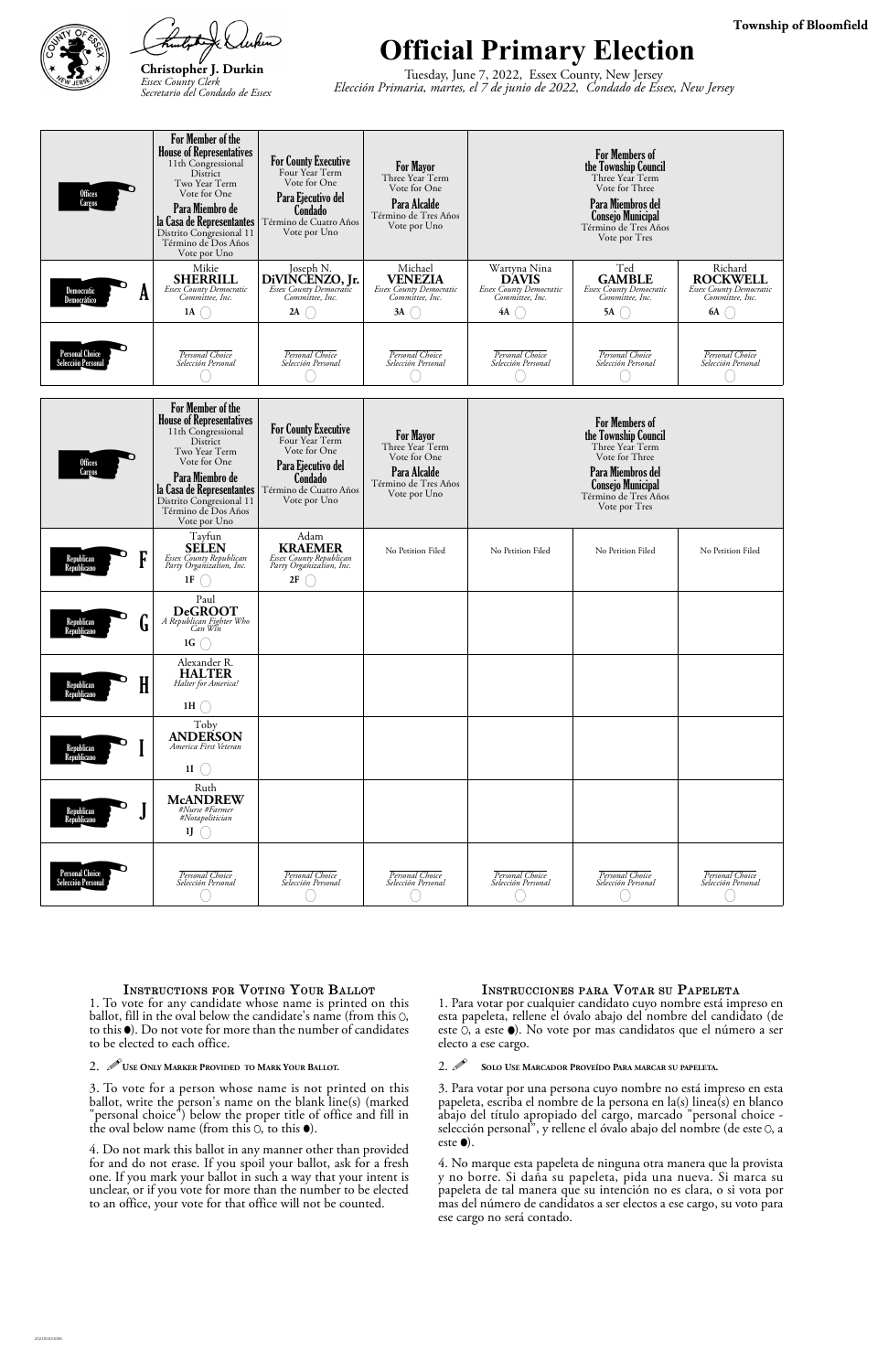



# **Official Primary Election**

Tuesday, June 7, 2022, Essex County, New Jersey *Elección Primaria, martes, el 7 de junio de 2022, Condado de Essex, New Jersey*

ballot, fill in the oval below the candidate's name (from this  $O$ , to this  $\bullet$ ). Do not vote for more than the number of candidates to be elected to each office.

### 2. *U* USE ONLY MARKER PROVIDED TO MARK YOUR BALLOT.

3. To vote for a person whose name is not printed on this ballot, write the person's name on the blank line(s) (marked "personal choice") below the proper title of office and fill in the oval below name (from this  $\circ$ ), to this  $\bullet$ ).

3. Para votar por una persona cuyo nombre no está impreso en esta papeleta, escriba el nombre de la persona en la(s) linea(s) en blanco abajo del título apropiado del cargo, marcado "personal choice selección personal", y rellene el óvalo abajo del nombre (de este 0, a este  $\bullet$ ).

4. Do not mark this ballot in any manner other than provided for and do not erase. If you spoil your ballot, ask for a fresh one. If you mark your ballot in such a way that your intent is unclear, or if you vote for more than the number to be elected to an office, your vote for that office will not be counted.

esta papeleta, rellene el óvalo abajo del nombre del candidato (de este 0, a este  $\bullet$ ). No vote por mas candidatos que el número a ser electo a ese cargo.

### 2. **SOLO USE MARCADOR PROVEÍDO PARA MARCAR SU PAPELETA.**

| <b>Offices</b><br>Cargos                             | For Member of the<br><b>House of Representatives</b><br>10th Congressional<br>District<br>Two Year Term<br>Vote for One<br>Para Miembro de<br>la Casa de Representantes<br>Distrito Congresional 10<br>Término de Dos Años<br>Vote por Uno | <b>For County Executive</b><br>Four Year Term<br>Vote for One<br>Para Ejecutivo del<br>Condado<br>Término de Cuatro Años<br>Vote por Uno |
|------------------------------------------------------|--------------------------------------------------------------------------------------------------------------------------------------------------------------------------------------------------------------------------------------------|------------------------------------------------------------------------------------------------------------------------------------------|
| Democratic<br>A<br>Democrático                       | Donald M.<br>PAYNE, Jr.<br>Essex County Democratic<br>Committee, Inc.<br>1A                                                                                                                                                                | Joseph N.<br>DiVINCENZO, Jr.<br>Essex County Democratic<br>Committee, Inc.<br>2A                                                         |
| B<br><b>Democratic</b><br>Democrático                | Akil<br><b>KHALFANI</b><br>Democrats For Change<br>1В                                                                                                                                                                                      |                                                                                                                                          |
| Democratic<br>Democrático                            | Imani<br><b>OAKLEY</b><br>Pride. Progress. New Jersey<br>1C                                                                                                                                                                                |                                                                                                                                          |
| <b>Personal Choice</b><br>Selección Personal         | Personal Choice<br>Selección Personal                                                                                                                                                                                                      | Personal Choice<br>Selección Personal                                                                                                    |
|                                                      |                                                                                                                                                                                                                                            |                                                                                                                                          |
| <b>Offices</b><br>Cargos                             | For Member of the<br><b>House of Representatives</b><br>10th Congressional<br>District<br>Two Year Term<br>Vote for One<br>Para Miembro de<br>la Casa de Representantes<br>Distrito Congresional 10<br>Término de Dos Años<br>Vote por Uno | <b>For County Executive</b><br>Four Year Term<br>Vote for One<br>Para Ejecutivo del<br>Condado<br>Término de Cuatro Años<br>Vote por Uno |
| F<br>Republican<br>Republicano                       | David H.<br><b>PINCKNEY</b><br>Essex County Republican<br>Party Organization, Inc.<br>1F                                                                                                                                                   | Adam<br><b>KRAEMER</b><br>Essex County Republican<br>Party Organization, Inc.<br>2F                                                      |
| Republican<br>$\overline{\mathbf{u}}$<br>Republicano | Garth<br><b>STEWART</b><br>FOG - Friends of Garth<br>$1G$ (                                                                                                                                                                                |                                                                                                                                          |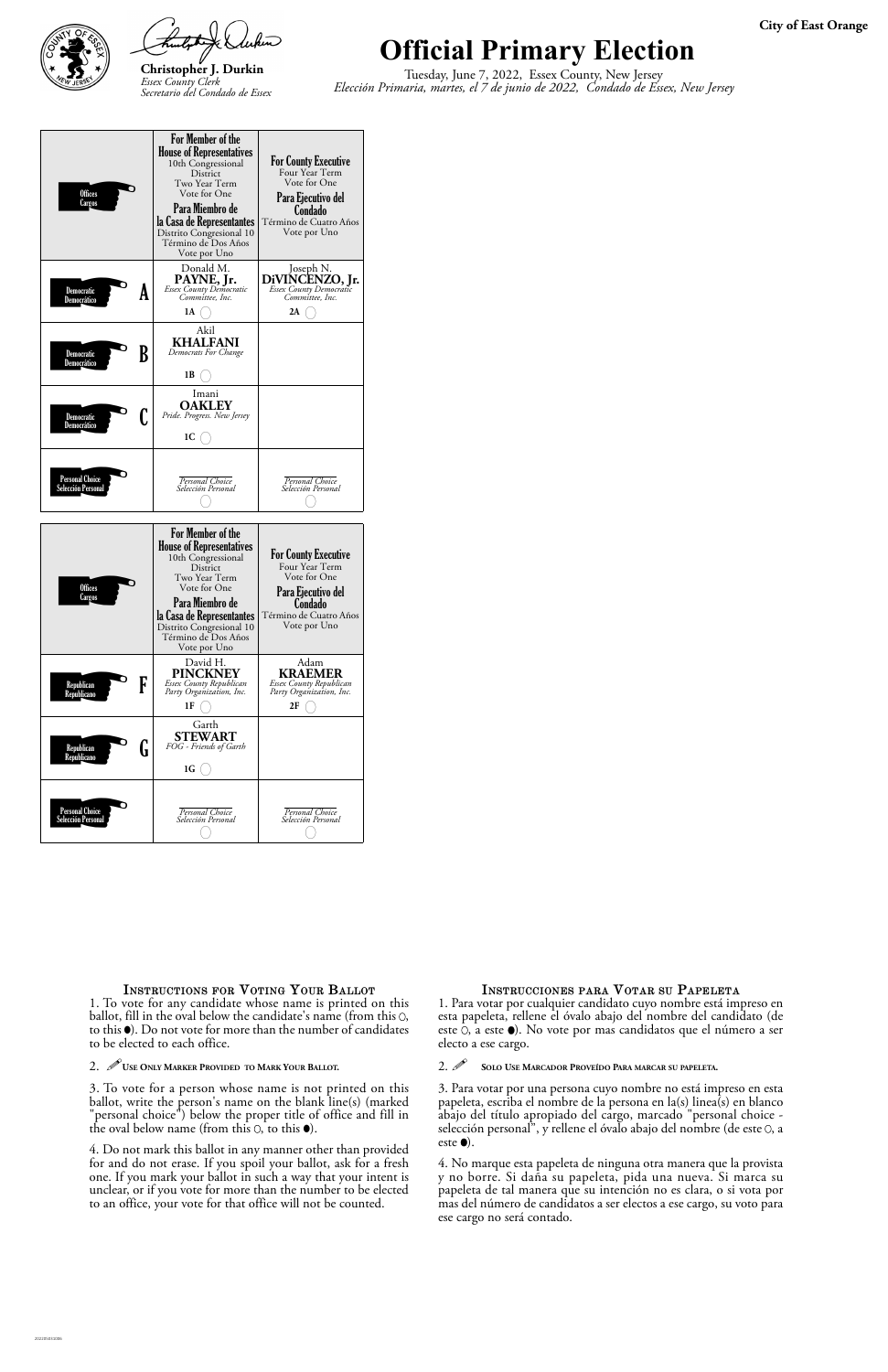



### **Official Primary Election**

Tuesday, June 7, 2022, Essex County, New Jersey *Elección Primaria, martes, el 7 de junio de 2022, Condado de Essex, New Jersey*

### **Township of Irvington**

ballot, fill in the oval below the candidate's name (from this  $O$ , to this  $\bullet$ ). Do not vote for more than the number of candidates to be elected to each office.

### 2. *U* USE ONLY MARKER PROVIDED TO MARK YOUR BALLOT.

3. To vote for a person whose name is not printed on this ballot, write the person's name on the blank line(s) (marked "personal choice") below the proper title of office and fill in the oval below name (from this  $\circ$ ), to this  $\bullet$ ).

3. Para votar por una persona cuyo nombre no está impreso en esta papeleta, escriba el nombre de la persona en la(s) linea(s) en blanco abajo del título apropiado del cargo, marcado "personal choice selección personal", y rellene el óvalo abajo del nombre (de este 0, a este  $\bullet$ ).

4. Do not mark this ballot in any manner other than provided for and do not erase. If you spoil your ballot, ask for a fresh one. If you mark your ballot in such a way that your intent is unclear, or if you vote for more than the number to be elected to an office, your vote for that office will not be counted.

esta papeleta, rellene el óvalo abajo del nombre del candidato (de este 0, a este  $\bullet$ ). No vote por mas candidatos que el número a ser electo a ese cargo.

### 2. **SOLO USE MARCADOR PROVEÍDO PARA MARCAR SU PAPELETA.**

| <b>Offices</b><br>Cargos              | For Member of the<br><b>House of Representatives</b><br>10th Congressional<br>District<br>Two Year Term<br>Vote for One<br>Para Miembro de<br>la Casa de Representantes<br>Distrito Congresional 10<br>Término de Dos Años<br>Vote por Uno | <b>For County Executive</b><br>Four Year Term<br>Vote for One<br>Para Ejecutivo del<br>Condado<br>Término de Cuatro Años<br>Vote por Uno |
|---------------------------------------|--------------------------------------------------------------------------------------------------------------------------------------------------------------------------------------------------------------------------------------------|------------------------------------------------------------------------------------------------------------------------------------------|
| Democratic<br>A<br>Democrático        | Donald M.<br>PAYNE, Jr.<br>Essex County Democratic<br>Committee, Inc.<br>1A                                                                                                                                                                | Joseph N.<br>DIVINCENZO, Jr.<br>Essex County Democratic<br>Committee, Inc.<br>2A                                                         |
| B<br>Democratic<br>Democrático        | Akil<br><b>KHALFANI</b><br>Democrats For Change<br>1 B                                                                                                                                                                                     |                                                                                                                                          |
| <b>Democratic</b><br>Democrático      | Imani<br><b>OAKLEY</b><br>Pride. Progress. New Jersey<br>1C                                                                                                                                                                                |                                                                                                                                          |
| Personal Choice<br>Selección Personal | Personal Choice<br>Selección Personal                                                                                                                                                                                                      | Personal Choice<br>Selección Personal                                                                                                    |
|                                       |                                                                                                                                                                                                                                            |                                                                                                                                          |
| <b>Offices</b><br>Cargos              | For Member of the<br><b>House of Representatives</b><br>10th Congressional<br>District<br>Two Year Term<br>Vote for One<br>Para Miembro de<br>la Casa de Representantes<br>Distrito Congresional 10<br>Término de Dos Años                 | <b>For County Executive</b><br>Four Year Term<br>Vote for One<br>Para Ejecutivo del<br>Condado<br>Término de Cuatro Años<br>Vote por Uno |
| F<br>Republican<br>Republicano        | Vote por Uno<br>David H.<br><b>PINCKNEY</b><br>Essex County Republican<br>Party Organization, Inc.<br>1F                                                                                                                                   | Adam<br><b>KRAEMER</b><br>Essex County Republican<br>Party Organization, Inc.<br>2F                                                      |
| Republican<br>lı<br>Republicano       | Garth<br><b>STEWART</b><br>FOG - Friends of Garth<br>1G                                                                                                                                                                                    |                                                                                                                                          |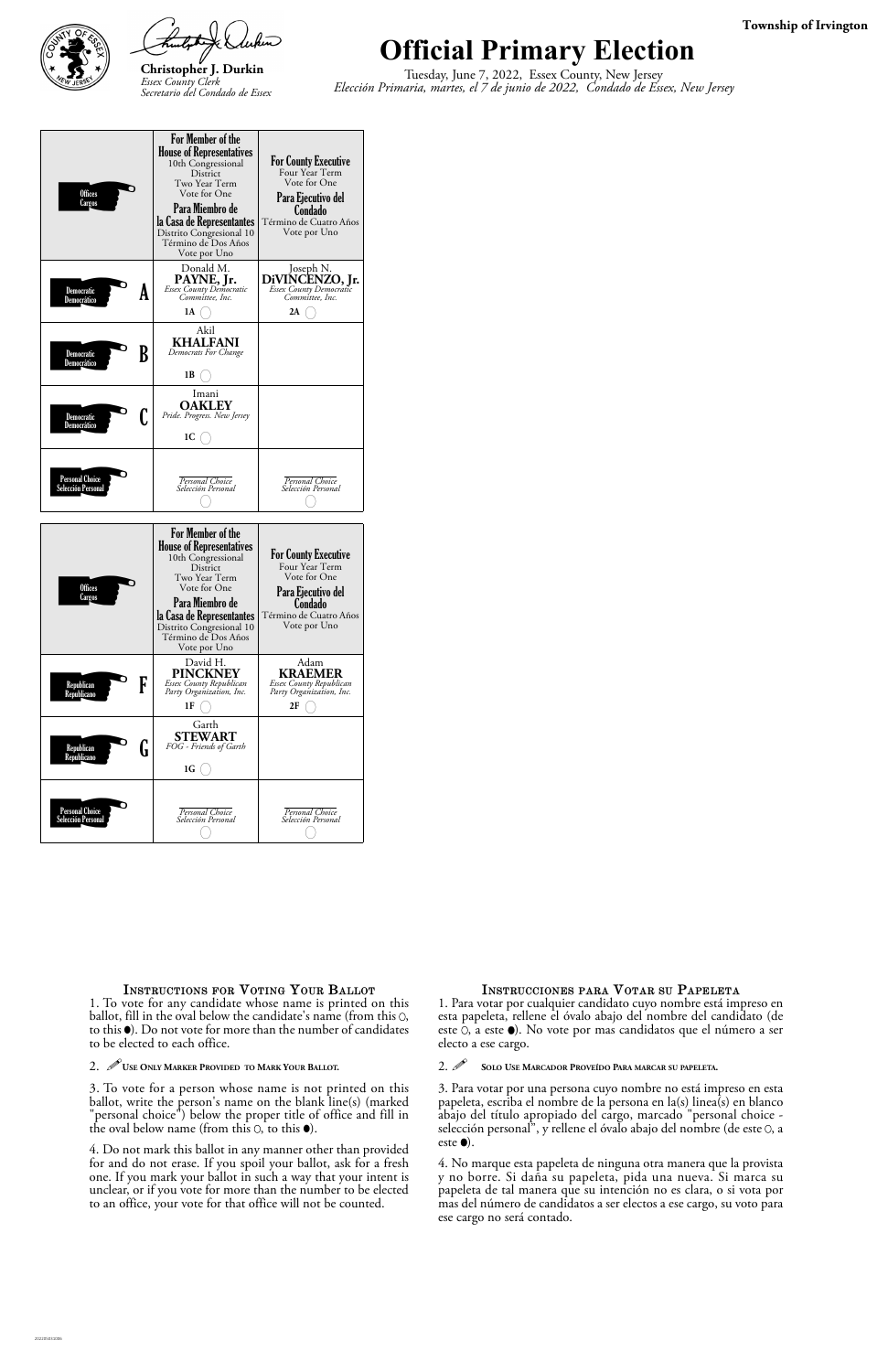



# **Official Primary Election**

Tuesday, June 7, 2022, Essex County, New Jersey *Elección Primaria, martes, el 7 de junio de 2022, Condado de Essex, New Jersey*

ballot, fill in the oval below the candidate's name (from this  $O$ , to this  $\bullet$ ). Do not vote for more than the number of candidates to be elected to each office.

### 2. *U* USE ONLY MARKER PROVIDED TO MARK YOUR BALLOT.

3. To vote for a person whose name is not printed on this ballot, write the person's name on the blank line(s) (marked "personal choice") below the proper title of office and fill in the oval below name (from this  $\circ$ ), to this  $\bullet$ ).

3. Para votar por una persona cuyo nombre no está impreso en esta papeleta, escriba el nombre de la persona en la(s) linea(s) en blanco abajo del título apropiado del cargo, marcado "personal choice selección personal", y rellene el óvalo abajo del nombre (de este 0, a este  $\bullet$ ).

4. Do not mark this ballot in any manner other than provided for and do not erase. If you spoil your ballot, ask for a fresh one. If you mark your ballot in such a way that your intent is unclear, or if you vote for more than the number to be elected to an office, your vote for that office will not be counted.

esta papeleta, rellene el óvalo abajo del nombre del candidato (de este 0, a este  $\bullet$ ). No vote por mas candidatos que el número a ser electo a ese cargo.

### 2. **SOLO USE MARCADOR PROVEÍDO PARA MARCAR SU PAPELETA.**

| <b>Offices</b><br>Cargos                            | For Member of the<br><b>House of Representatives</b><br>11th Congressional<br>District<br>Two Year Term<br>Vote for One<br>Para Miembro de<br>la Casa de Representantes<br>Distrito Congresional 11<br>Término de Dos Años<br>Vote por Uno        | <b>For County Executive</b><br>Four Year Term<br>Vote for One<br>Para Ejecutivo del<br>Condado<br>Término de Cuatro Años<br>Vote por Uno | Para Miembro del                                                                                                                                                         | <b>For Member of</b><br>the Township Committee<br>Three Year Term<br>Vote for One<br><b>Comité Municipal</b><br>Término de Tres Años<br>Vote por Uno |
|-----------------------------------------------------|---------------------------------------------------------------------------------------------------------------------------------------------------------------------------------------------------------------------------------------------------|------------------------------------------------------------------------------------------------------------------------------------------|--------------------------------------------------------------------------------------------------------------------------------------------------------------------------|------------------------------------------------------------------------------------------------------------------------------------------------------|
| A<br>Democratic<br>Democrático                      | Mikie<br><b>SHERRILL</b><br>Essex County Democratic<br>Committee, Inc.<br>1A                                                                                                                                                                      | Joseph N.<br>DiVINCENZO, Jr.<br>Committee, Inc.<br>2A                                                                                    | Deborah<br><b>ENGEL</b><br>Essex County Democratic<br>Committee, Inc.<br>3A                                                                                              | Kurt H.<br><b>KILEY</b><br>Essex County Democratic<br>Committee, Inc.<br>4A                                                                          |
| <b>Personal Choice</b><br>Selección Personal        | Personal Choice<br>Selección Personal                                                                                                                                                                                                             | Personal Choice<br>Selección Personal                                                                                                    | Personal Choice<br>Selección Personal                                                                                                                                    |                                                                                                                                                      |
| <b>Offices</b><br>Cargos                            | For Member of the<br><b>House of Representatives</b><br>11th Congressional<br><b>District</b><br>Two Year Term<br>Vote for One<br>Para Miembro de<br>la Casa de Representantes<br>Distrito Congresional 11<br>Término de Dos Años<br>Vote por Uno | <b>For County Executive</b><br>Four Year Term<br>Vote for One<br>Para Ejecutivo del<br>Condado<br>Término de Cuatro Años<br>Vote por Uno | <b>For Member of</b><br>the Township Committee<br>Three Year Term<br>Vote for One<br>Para Miembro del<br><b>Comité Municipal</b><br>Término de Tres Años<br>Vote por Uno |                                                                                                                                                      |
| F<br>Republican<br>Republicano                      | Tayfun<br><b>SELEN</b><br>Essex County Republican<br>Party Organization, Inc.<br>1F                                                                                                                                                               | Adam<br><b>KRAEMER</b><br>Essex County Republican<br>Party Organization, Inc.<br>2F                                                      | No Petition Filed                                                                                                                                                        |                                                                                                                                                      |
| <b>Republican</b><br>U<br>Republicano               | Paul<br><b>DeGROOT</b><br>A Republican Fighter Who<br>Can Win<br>1G                                                                                                                                                                               |                                                                                                                                          |                                                                                                                                                                          |                                                                                                                                                      |
| H<br>Republican<br>Republicano                      | Alexander R.<br><b>HALTER</b><br>Halter for America!<br>1H                                                                                                                                                                                        |                                                                                                                                          |                                                                                                                                                                          |                                                                                                                                                      |
| Republican<br>Republicano                           | Toby<br><b>ANDERSON</b><br>America First Veteran<br>1 <sub>I</sub>                                                                                                                                                                                |                                                                                                                                          |                                                                                                                                                                          |                                                                                                                                                      |
| Republican<br>J<br><b>Republicano</b>               | Ruth<br><b>McANDREW</b><br>#Nurse #Farmer<br>#Notapolitician<br>1 J                                                                                                                                                                               |                                                                                                                                          |                                                                                                                                                                          |                                                                                                                                                      |
| <b>Personal Choice</b><br><b>Selección Personal</b> | Personal Choice<br>Selección Personal                                                                                                                                                                                                             | Personal Choice<br>Selección Personal                                                                                                    | Personal Choice<br>Selección Personal                                                                                                                                    |                                                                                                                                                      |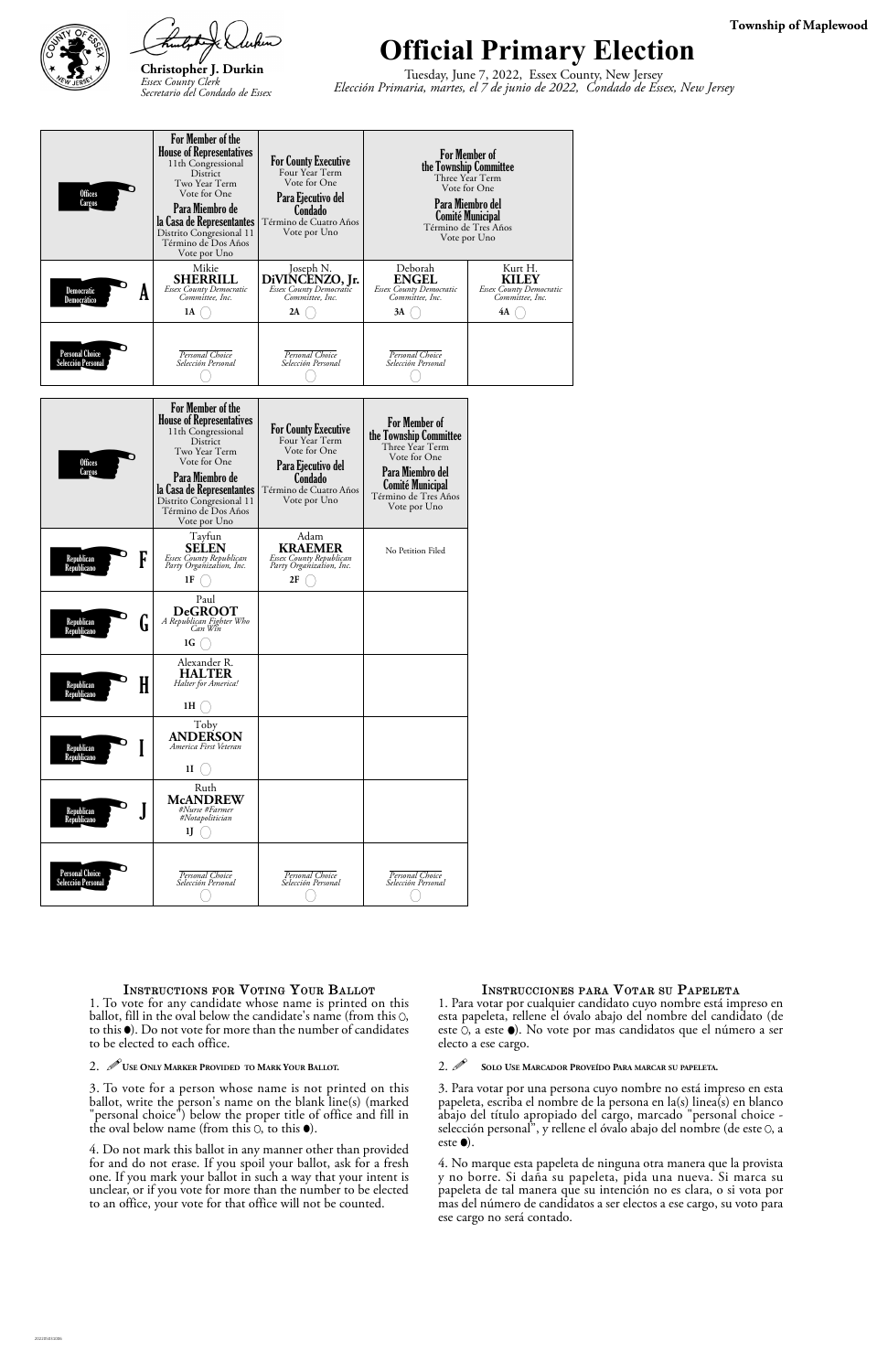



### **Official Primary Election**

Tuesday, June 7, 2022, Essex County, New Jersey *Elección Primaria, martes, el 7 de junio de 2022, Condado de Essex, New Jersey*

### **Township of Montclair CD10**

ballot, fill in the oval below the candidate's name (from this  $O$ , to this  $\bullet$ ). Do not vote for more than the number of candidates to be elected to each office.

### 2. *U* USE ONLY MARKER PROVIDED TO MARK YOUR BALLOT.

3. To vote for a person whose name is not printed on this ballot, write the person's name on the blank line(s) (marked "personal choice") below the proper title of office and fill in the oval below name (from this  $\circ$ ), to this  $\bullet$ ).

3. Para votar por una persona cuyo nombre no está impreso en esta papeleta, escriba el nombre de la persona en la(s) linea(s) en blanco abajo del título apropiado del cargo, marcado "personal choice selección personal", y rellene el óvalo abajo del nombre (de este 0, a este  $\bullet$ ).

4. Do not mark this ballot in any manner other than provided for and do not erase. If you spoil your ballot, ask for a fresh one. If you mark your ballot in such a way that your intent is unclear, or if you vote for more than the number to be elected to an office, your vote for that office will not be counted.

esta papeleta, rellene el óvalo abajo del nombre del candidato (de este 0, a este  $\bullet$ ). No vote por mas candidatos que el número a ser electo a ese cargo.

### 2. **SOLO USE MARCADOR PROVEÍDO PARA MARCAR SU PAPELETA.**

| <b>Offices</b><br>Cargos              | For Member of the<br><b>House of Representatives</b><br>10th Congressional<br>District<br>Two Year Term<br>Vote for One<br>Para Miembro de<br>la Casa de Representantes<br>Distrito Congresional 10<br>Término de Dos Años<br>Vote por Uno | <b>For County Executive</b><br>Four Year Term<br>Vote for One<br>Para Ejecutivo del<br>Condado<br>Término de Cuatro Años<br>Vote por Uno |
|---------------------------------------|--------------------------------------------------------------------------------------------------------------------------------------------------------------------------------------------------------------------------------------------|------------------------------------------------------------------------------------------------------------------------------------------|
| Democratic<br>A<br>Democrático        | Donald M.<br>PAYNE, Jr.<br>Essex County Democratic<br>Committee, Inc.<br>1A                                                                                                                                                                | Joseph N.<br>DIVINCENZO, Jr.<br>Essex County Democratic<br>Committee, Inc.<br>2A                                                         |
| B<br>Democratic<br>Democrático        | Akil<br><b>KHALFANI</b><br>Democrats For Change<br>1 B                                                                                                                                                                                     |                                                                                                                                          |
| <b>Democratic</b><br>Democrático      | Imani<br><b>OAKLEY</b><br>Pride. Progress. New Jersey<br>1C                                                                                                                                                                                |                                                                                                                                          |
| Personal Choice<br>Selección Personal | Personal Choice<br>Selección Personal                                                                                                                                                                                                      | Personal Choice<br>Selección Personal                                                                                                    |
|                                       |                                                                                                                                                                                                                                            |                                                                                                                                          |
| <b>Offices</b><br>Cargos              | For Member of the<br><b>House of Representatives</b><br>10th Congressional<br>District<br>Two Year Term<br>Vote for One<br>Para Miembro de<br>la Casa de Representantes<br>Distrito Congresional 10<br>Término de Dos Años                 | <b>For County Executive</b><br>Four Year Term<br>Vote for One<br>Para Ejecutivo del<br>Condado<br>Término de Cuatro Años<br>Vote por Uno |
| F<br>Republican<br>Republicano        | Vote por Uno<br>David H.<br><b>PINCKNEY</b><br>Essex County Republican<br>Party Organization, Inc.<br>1F                                                                                                                                   | Adam<br><b>KRAEMER</b><br>Essex County Republican<br>Party Organization, Inc.<br>2F                                                      |
| Republican<br>lı<br>Republicano       | Garth<br><b>STEWART</b><br>FOG - Friends of Garth<br>1G                                                                                                                                                                                    |                                                                                                                                          |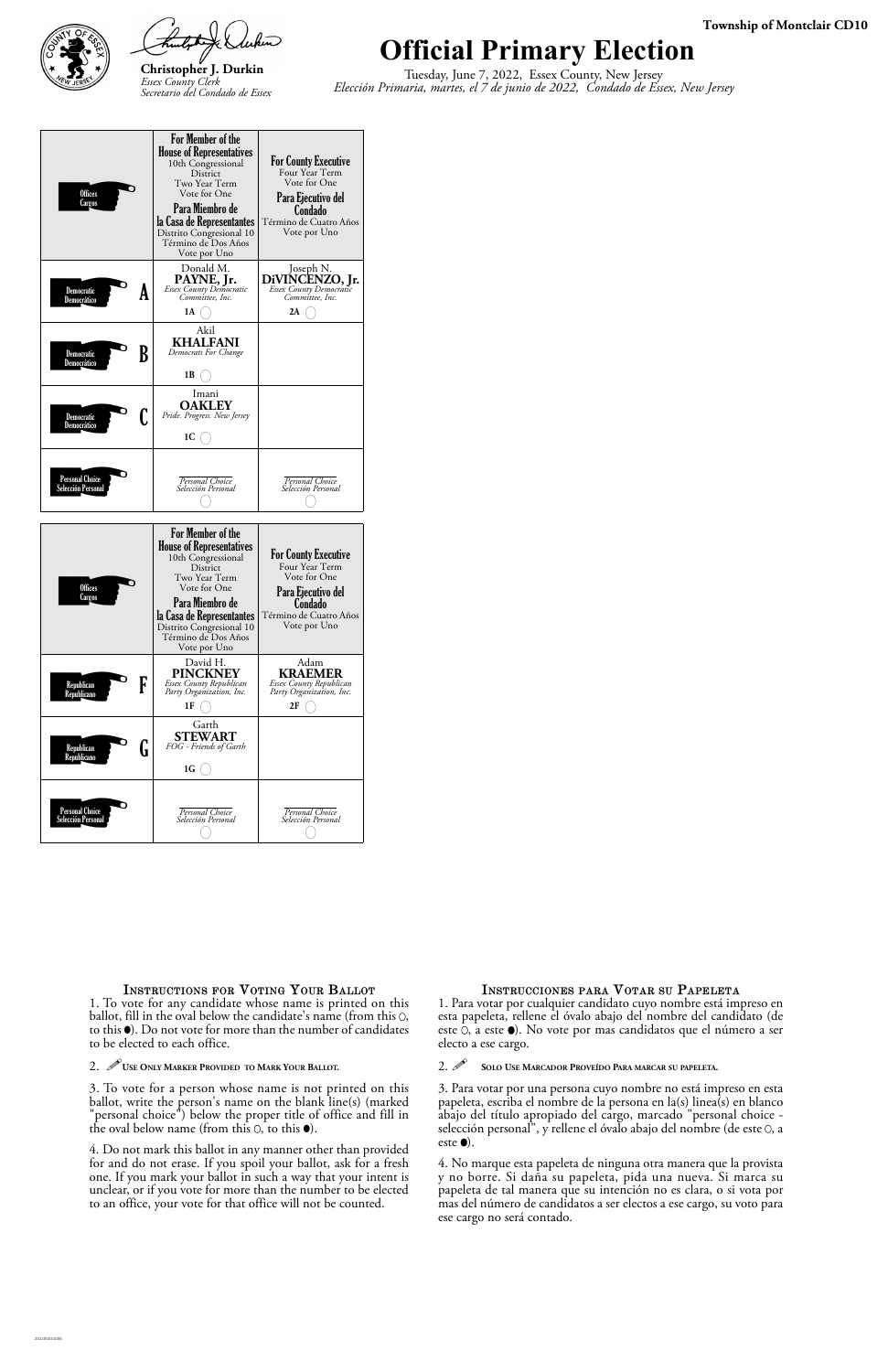



## **Official Primary Election**

Tuesday, June 7, 2022, Essex County, New Jersey *Elección Primaria, martes, el 7 de junio de 2022, Condado de Essex, New Jersey*

### **Township of Montclair CD11**

ballot, fill in the oval below the candidate's name (from this  $O$ , to this  $\bullet$ ). Do not vote for more than the number of candidates to be elected to each office.

### 2. *U* USE ONLY MARKER PROVIDED TO MARK YOUR BALLOT.

3. To vote for a person whose name is not printed on this ballot, write the person's name on the blank line(s) (marked "personal choice") below the proper title of office and fill in the oval below name (from this  $\circ$ ), to this  $\bullet$ ).

3. Para votar por una persona cuyo nombre no está impreso en esta papeleta, escriba el nombre de la persona en la(s) linea(s) en blanco abajo del título apropiado del cargo, marcado "personal choice selección personal", y rellene el óvalo abajo del nombre (de este 0, a este  $\bullet$ ).

4. Do not mark this ballot in any manner other than provided for and do not erase. If you spoil your ballot, ask for a fresh one. If you mark your ballot in such a way that your intent is unclear, or if you vote for more than the number to be elected to an office, your vote for that office will not be counted.

esta papeleta, rellene el óvalo abajo del nombre del candidato (de este 0, a este  $\bullet$ ). No vote por mas candidatos que el número a ser electo a ese cargo.

### 2. **SOLO USE MARCADOR PROVEÍDO PARA MARCAR SU PAPELETA.**

| <b>Offices</b><br><b>Cargos</b>              | For Member of the<br><b>House of Representatives</b><br>11th Congressional<br><b>District</b><br>Two Year Term<br>Vote for One<br>Para Miembro de<br>la Casa de Representantes<br>Distrito Congresional 11<br>Término de Dos Años<br>Vote por Uno | <b>For County Executive</b><br>Four Year Term<br>Vote for One<br>Para Ejecutivo del<br>Condado<br>Término de Cuatro Años<br>Vote por Uno |
|----------------------------------------------|---------------------------------------------------------------------------------------------------------------------------------------------------------------------------------------------------------------------------------------------------|------------------------------------------------------------------------------------------------------------------------------------------|
| Democratic<br>A<br>Democrático               | Mikie<br>SHERRILL<br>Essex County Democratic<br>Committee, Inc.<br>1A                                                                                                                                                                             | Joseph N.<br>DIVINCENZO, Jr.<br>Essex County Democratic<br>Committee, Inc.<br>2A                                                         |
| Personal Choice<br>Selección Personal        | Personal Choice<br>Selección Personal                                                                                                                                                                                                             | Personal Choice<br>Selección Personal                                                                                                    |
| <b>Offices</b><br>Cargos                     | For Member of the<br><b>House of Representatives</b><br>11th Congressional<br>District<br>Two Year Term<br>Vote for One<br>Para Miembro de<br>la Casa de Representantes<br>Distrito Congresional 11<br>Término de Dos Años<br>Vote por Uno        | <b>For County Executive</b><br>Four Year Term<br>Vote for One<br>Para Ejecutivo del<br>Condado<br>Término de Cuatro Años<br>Vote por Uno |
| F<br>Republican<br>Republicano               | Tayfun<br>SELEN<br>Essex County Republican<br>Party Organization, Inc.<br>1F                                                                                                                                                                      | Adam<br><b>KRAEMER</b><br>Essex County Republican<br>Party Organization, Inc.<br>2F                                                      |
| Republican<br>l٦<br>Republicano              | Paul<br><b>DeGROOT</b><br>A Republican Fighter Who<br>Can Win<br>1G                                                                                                                                                                               |                                                                                                                                          |
| H<br>Republican<br>Republicano               | Alexander R.<br><b>HALTER</b><br>Halter for America!<br>1H                                                                                                                                                                                        |                                                                                                                                          |
| Republican<br>Republicano                    | Toby<br><b>ANDERSON</b><br>America First Veteran<br>11                                                                                                                                                                                            |                                                                                                                                          |
| Republican<br>Republicano                    | Ruth<br><b>McANDREW</b><br>#Nurse #Farmer<br>#Notapolitician<br>IJ                                                                                                                                                                                |                                                                                                                                          |
| <b>Personal Choice</b><br>Selección Personal | Personal Choice<br>Selección Personal                                                                                                                                                                                                             | Personal Choice<br>Selección Personal                                                                                                    |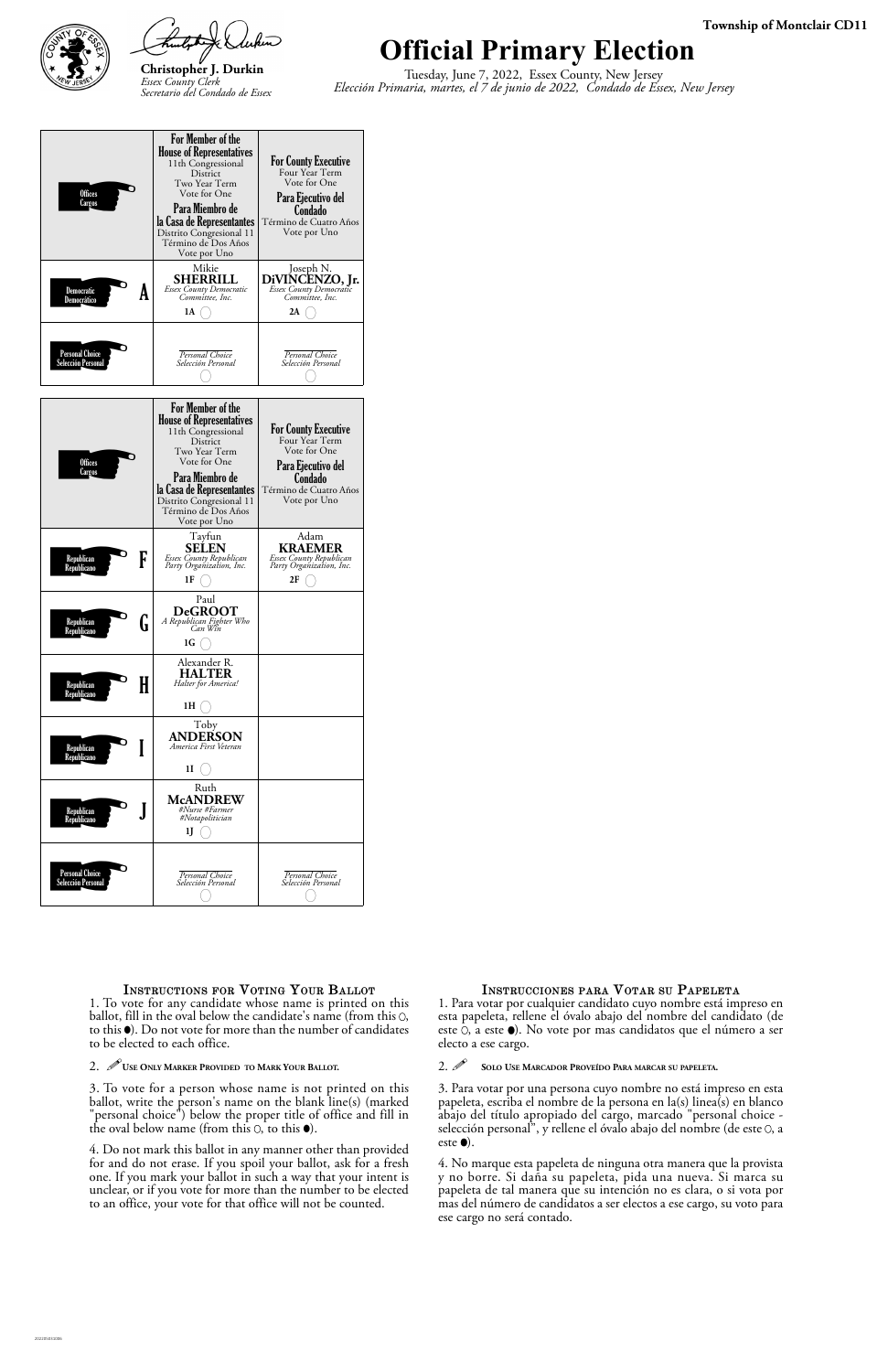



# **Official Primary Election**

Tuesday, June 7, 2022, Essex County, New Jersey *Elección Primaria, martes, el 7 de junio de 2022, Condado de Essex, New Jersey*

ballot, fill in the oval below the candidate's name (from this  $O$ , to this  $\bullet$ ). Do not vote for more than the number of candidates to be elected to each office.

### 2. *U* USE ONLY MARKER PROVIDED TO MARK YOUR BALLOT.

3. To vote for a person whose name is not printed on this ballot, write the person's name on the blank line(s) (marked "personal choice") below the proper title of office and fill in the oval below name (from this  $\circ$ , to this  $\bullet$ ).

3. Para votar por una persona cuyo nombre no está impreso en esta papeleta, escriba el nombre de la persona en la(s) linea(s) en blanco abajo del título apropiado del cargo, marcado "personal choice selección personal", y rellene el óvalo abajo del nombre (de este 0, a este  $\bullet$ ).

4. Do not mark this ballot in any manner other than provided for and do not erase. If you spoil your ballot, ask for a fresh one. If you mark your ballot in such a way that your intent is unclear, or if you vote for more than the number to be elected to an office, your vote for that office will not be counted.

esta papeleta, rellene el óvalo abajo del nombre del candidato (de este 0, a este  $\bullet$ ). No vote por mas candidatos que el número a ser electo a ese cargo.

### 2. **SOLO USE MARCADOR PROVEÍDO PARA MARCAR SU PAPELETA.**

| <b>Offices</b><br>Cargos                     | For Member of the<br><b>House of Representatives</b><br>8th Congressional<br>District<br>Two Year Term<br>Vote for One<br>Para Miembro de<br>la Casa de Representantes<br>Distrito Congresional 8<br>Término de Dos Años<br>Vote por Uno        | <b>For County Executive</b><br>Four Year Term<br>Vote for One<br>Para Ejecutivo del<br>Condado<br>Término de Cuatro Años<br>Vote por Uno |
|----------------------------------------------|-------------------------------------------------------------------------------------------------------------------------------------------------------------------------------------------------------------------------------------------------|------------------------------------------------------------------------------------------------------------------------------------------|
| Democratic<br>A<br>Democrático               | Robert J.<br><b>MENENDEZ</b><br>Essex County Democratic<br>Committee, Inc.<br>1A                                                                                                                                                                | Joseph N.<br>DiVINCENZO, Jr.<br>Essex County Democratic<br>Committee, Inc.<br>2A                                                         |
| B<br>Democratic<br>Democrático               | David<br><b>OCAMPO GRAJALES</b><br>Progressive Democrat For The<br>People<br>1 B                                                                                                                                                                |                                                                                                                                          |
| Democratic<br>Democrático                    | Ane<br>ROSEBOROUGH-EBERHARD<br>Passion Driving Action! Ane<br>Roseborough-Eberhard<br>1C                                                                                                                                                        |                                                                                                                                          |
| <b>Personal Choice</b><br>Selección Personal | Personal Choice<br>Selección Personal                                                                                                                                                                                                           | Personal Choice<br>Selección Personal                                                                                                    |
| <b>Offices</b><br>Cargos                     | For Member of the<br><b>House of Representatives</b><br>8th Congressional<br><b>District</b><br>Two Year Term<br>Vote for One<br>Para Miembro de<br>la Casa de Representantes<br>Distrito Congresional 8<br>Término de Dos Años<br>Vote por Uno | <b>For County Executive</b><br>Four Year Term<br>Vote for One<br>Para Ejecutivo del<br>Condado<br>Término de Cuatro Años<br>Vote por Uno |
| F<br>Republican<br>Republicano               | Marcos<br><b>ARROYO</b><br>Essex County Republican<br>Party Organization, Inc.<br>1F                                                                                                                                                            | Adam<br><b>KRAEMER</b><br>Essex County Republican<br>Party Organization, Inc.<br>2F                                                      |
| <b>Personal Choice</b><br>Selección Personal | Personal Choice<br>Selección Personal                                                                                                                                                                                                           | Personal Choice<br>Selección Personal                                                                                                    |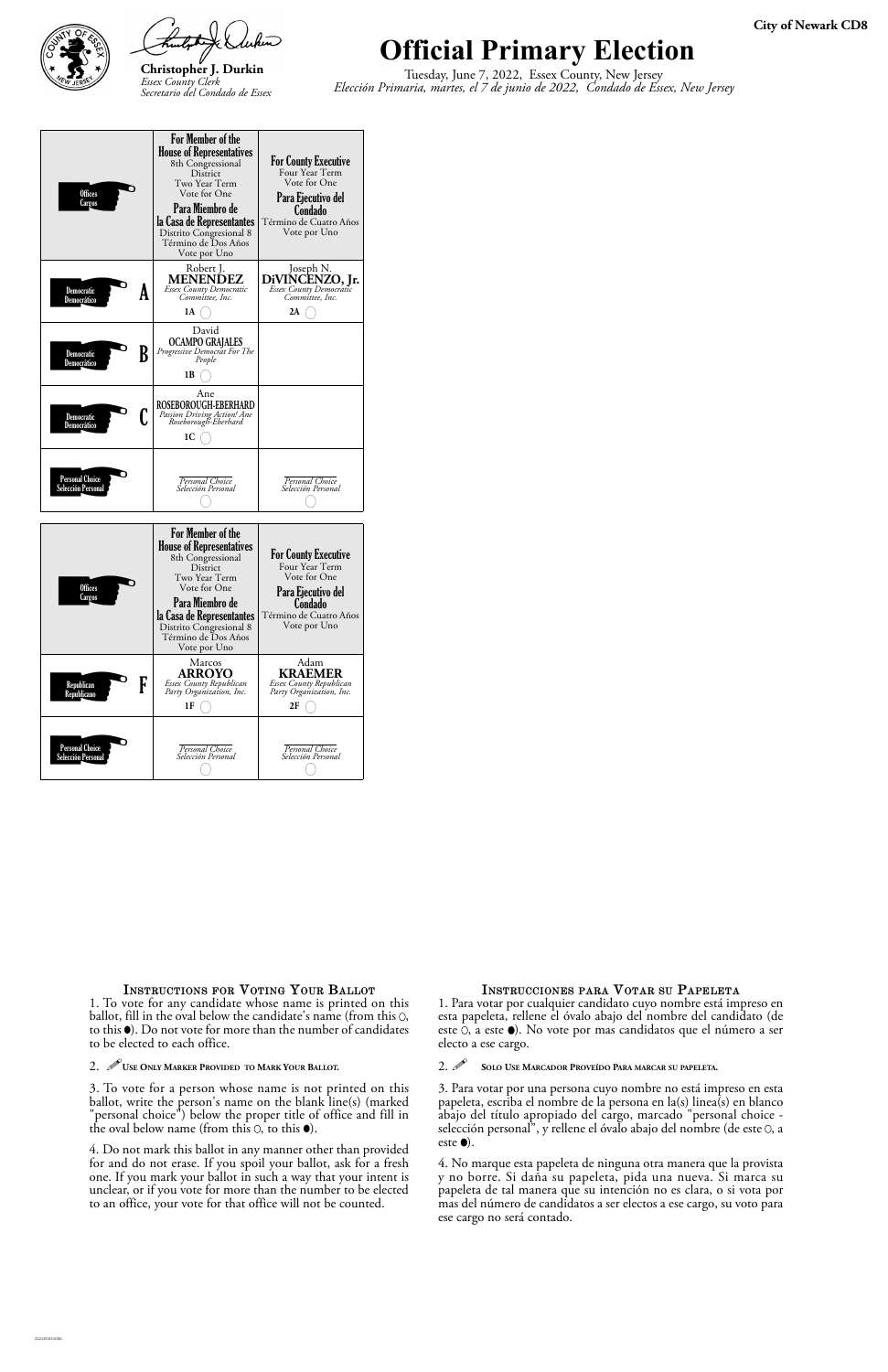



# **Official Primary Electio**

Tuesday, June 7, 2022, Essex County, New Jersey *Elección Primaria, martes, el 7 de junio de 2022, Condado de Essex, New Jersey*

|   | <b>City of Newark CD10</b> |
|---|----------------------------|
| n |                            |

3. To vote for a person whose name is not printed on this ballot, write the person's name on the blank line(s) (marked "personal choice") below the proper title of office and fill in the oval below name (from this  $\circ$ ), to this  $\bullet$ ).

Instructions for Voting Your Ballot 1. To vote for any candidate whose name is printed on this ballot, fill in the oval below the candidate's name (from this 0, to this  $\bullet$ ). Do not vote for more than the number of candidates to be elected to each office.

> 3. Para votar por una persona cuyo nombre no está impreso en esta papeleta, escriba el nombre de la persona en la(s) linea(s) en blanco abajo del título apropiado del cargo, marcado "personal choice selección personal", y rellene el óvalo abajo del nombre (de este 0, a este  $\bullet$ ).

4. Do not mark this ballot in any manner other than provided for and do not erase. If you spoil your ballot, ask for a fresh one. If you mark your ballot in such a way that your intent is unclear, or if you vote for more than the number to be elected to an office, your vote for that office will not be counted.

### 2. *U* USE ONLY MARKER PROVIDED TO MARK YOUR BALLOT.

esta papeleta, rellene el óvalo abajo del nombre del candidato (de este 0, a este  $\bullet$ ). No vote por mas candidatos que el número a ser electo a ese cargo.

### 2. **SOLO USE MARCADOR PROVEÍDO PARA MARCAR SU PAPELETA.**

| <b>Offices</b><br>Cargos              | For Member of the<br><b>House of Representatives</b><br>10th Congressional<br>District<br>Two Year Term<br>Vote for One<br>Para Miembro de<br>la Casa de Representantes<br>Distrito Congresional 10<br>Término de Dos Años<br>Vote por Uno | <b>For County Executive</b><br>Four Year Term<br>Vote for One<br>Para Ejecutivo del<br>Condado<br>Término de Cuatro Años<br>Vote por Uno |
|---------------------------------------|--------------------------------------------------------------------------------------------------------------------------------------------------------------------------------------------------------------------------------------------|------------------------------------------------------------------------------------------------------------------------------------------|
| A<br>Democratic<br>Democrático        | Donald M.<br>PAYNE, Jr.<br>Essex County Democratic<br>Committee, Inc.<br>1A                                                                                                                                                                | Joseph N.<br>DiVINCENZO, Jr.<br>Essex County Democratic<br>Committee, Inc.<br>2A                                                         |
| B<br>Democratic<br>Democrático        | Akil<br><b>KHALFANI</b><br>Democrats For Change<br>1В                                                                                                                                                                                      |                                                                                                                                          |
| Democratic<br>Democrático             | Imani<br><b>OAKLEY</b><br>Pride. Progress. New Jersey<br>1C                                                                                                                                                                                |                                                                                                                                          |
| Personal Choice<br>Selección Personal | Personal Choice<br>Selección Personal                                                                                                                                                                                                      | Personal Choice<br>Selección Personal                                                                                                    |
|                                       |                                                                                                                                                                                                                                            |                                                                                                                                          |
| <b>Offices</b><br>Cargos              | For Member of the<br><b>House of Representatives</b><br>10th Congressional<br>District<br>Two Year Term<br>Vote for One<br>Para Miembro de<br>la Casa de Representantes<br>Distrito Congresional 10<br>Término de Dos Años<br>Vote por Uno | <b>For County Executive</b><br>Four Year Term<br>Vote for One<br>Para Ejecutivo del<br>Condado<br>Término de Cuatro Años<br>Vote por Uno |
| F<br><b>Republican</b><br>Republicano | David H.<br><b>PINCKNEY</b><br>Essex County Republican<br>Party Organization, Inc.<br>1F                                                                                                                                                   | Adam<br><b>KRAEMER</b><br>Essex County Republican<br>Party Organization, Inc.<br>2F                                                      |
| Republican<br>ե<br>Republicano        | Garth<br><b>STEWART</b><br>FOG - Friends of Garth<br>1G                                                                                                                                                                                    |                                                                                                                                          |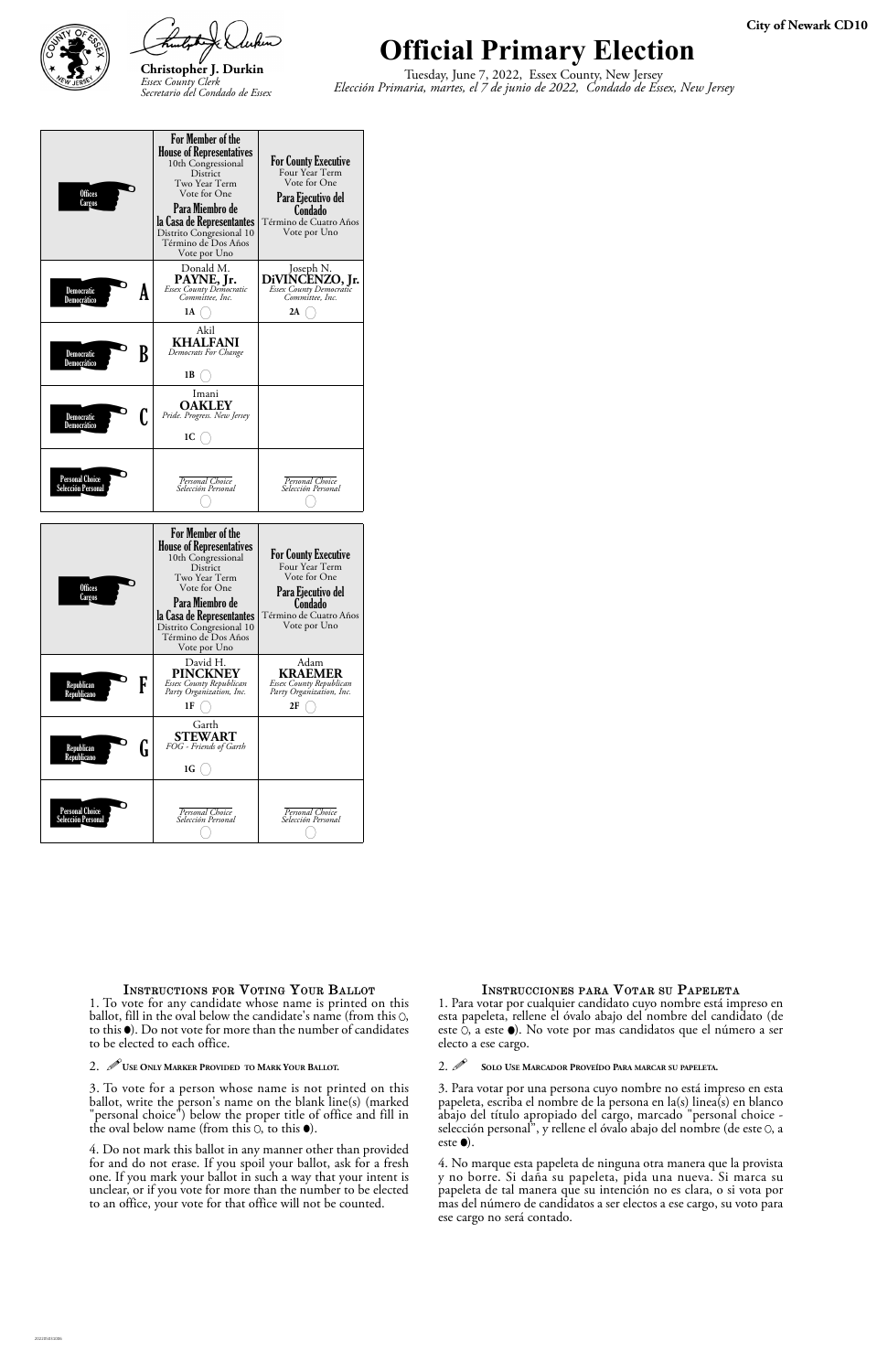



### **Official Primary Election**

Tuesday, June 7, 2022, Essex County, New Jersey *Elección Primaria, martes, el 7 de junio de 2022, Condado de Essex, New Jersey*

### **Township of Nutley**

3. To vote for a person whose name is not printed on this ballot, write the person's name on the blank line(s) (marked "personal choice") below the proper title of office and fill in the oval below name (from this  $\circ$ ), to this  $\bullet$ ).

Instructions for Voting Your Ballot 1. To vote for any candidate whose name is printed on this ballot, fill in the oval below the candidate's name (from this  $O$ , to this  $\bullet$ ). Do not vote for more than the number of candidates to be elected to each office.

> 3. Para votar por una persona cuyo nombre no está impreso en esta papeleta, escriba el nombre de la persona en la(s) linea(s) en blanco abajo del título apropiado del cargo, marcado "personal choice selección personal", y rellene el óvalo abajo del nombre (de este 0, a este  $\bullet$ ).

4. Do not mark this ballot in any manner other than provided for and do not erase. If you spoil your ballot, ask for a fresh one. If you mark your ballot in such a way that your intent is unclear, or if you vote for more than the number to be elected to an office, your vote for that office will not be counted.

### 2. *U* USE ONLY MARKER PROVIDED TO MARK YOUR BALLOT.

esta papeleta, rellene el óvalo abajo del nombre del candidato (de este 0, a este  $\bullet$ ). No vote por mas candidatos que el número a ser electo a ese cargo.

### 2. **SOLO USE MARCADOR PROVEÍDO PARA MARCAR SU PAPELETA.**

| <b>Offices</b><br>Cargos                     | For Member of the<br><b>House of Representatives</b><br>11th Congressional<br>District<br>Two Year Term<br>Vote for One<br>Para Miembro de<br>la Casa de Representantes<br>Distrito Congresional 11<br>Término de Dos Años<br>Vote por Uno | <b>For County Executive</b><br>Four Year Term<br>Vote for One<br>Para Ejecutivo del<br>Condado<br>Término de Cuatro Años<br>Vote por Uno |
|----------------------------------------------|--------------------------------------------------------------------------------------------------------------------------------------------------------------------------------------------------------------------------------------------|------------------------------------------------------------------------------------------------------------------------------------------|
| Democratic<br>A<br>Democrático               | Mikie<br><b>SHERRILL</b><br>Essex County Democratic<br>Committee, Inc.<br>1A                                                                                                                                                               | Joseph N.<br>DiVINCENZO, Jr.<br>Committee, Inc.<br>2A                                                                                    |
| <b>Personal Choice</b><br>Selección Personal | Personal Choice<br>Selección Personal                                                                                                                                                                                                      | Personal Choice<br>Selección Personal                                                                                                    |
| <b>Offices</b><br>Cargos                     | For Member of the<br><b>House of Representatives</b><br>11th Congressional<br>District<br>Two Year Term<br>Vote for One<br>Para Miembro de<br>la Casa de Representantes<br>Distrito Congresional 11<br>Término de Dos Años<br>Vote por Uno | <b>For County Executive</b><br>Four Year Term<br>Vote for One<br>Para Ejecutivo del<br>Condado<br>Término de Cuatro Años<br>Vote por Uno |
| F<br>Republican<br>Republicano               | Tayfun<br>SELEN<br>Essex County Republican<br>Party Organization, Inc.<br>1F                                                                                                                                                               | Adam<br><b>KRAEMER</b><br>Essex County Republican<br>Party Organization, Inc.<br>2F                                                      |
| <b>Republican</b><br>u<br>Republicano        | Paul<br><b>DeGROOT</b><br>A Republican Fighter Who<br>Can Win<br>1G                                                                                                                                                                        |                                                                                                                                          |
| H<br>Republican<br>Republicano               | Alexander R.<br><b>HALTER</b><br>Halter for America!<br>1H                                                                                                                                                                                 |                                                                                                                                          |
| Republican<br>Republicano                    | Toby<br><b>ANDERSON</b><br>America First Veteran<br>11                                                                                                                                                                                     |                                                                                                                                          |
| Republican<br>Republicano                    | Ruth<br><b>McANDREW</b><br>#Nurse #Farmer<br>#Notapolitician<br>IJ                                                                                                                                                                         |                                                                                                                                          |
| <b>Personal Choice</b><br>Selección Personal | Personal Choice<br>Selección Personal                                                                                                                                                                                                      | Personal Choice<br>Selección Personal                                                                                                    |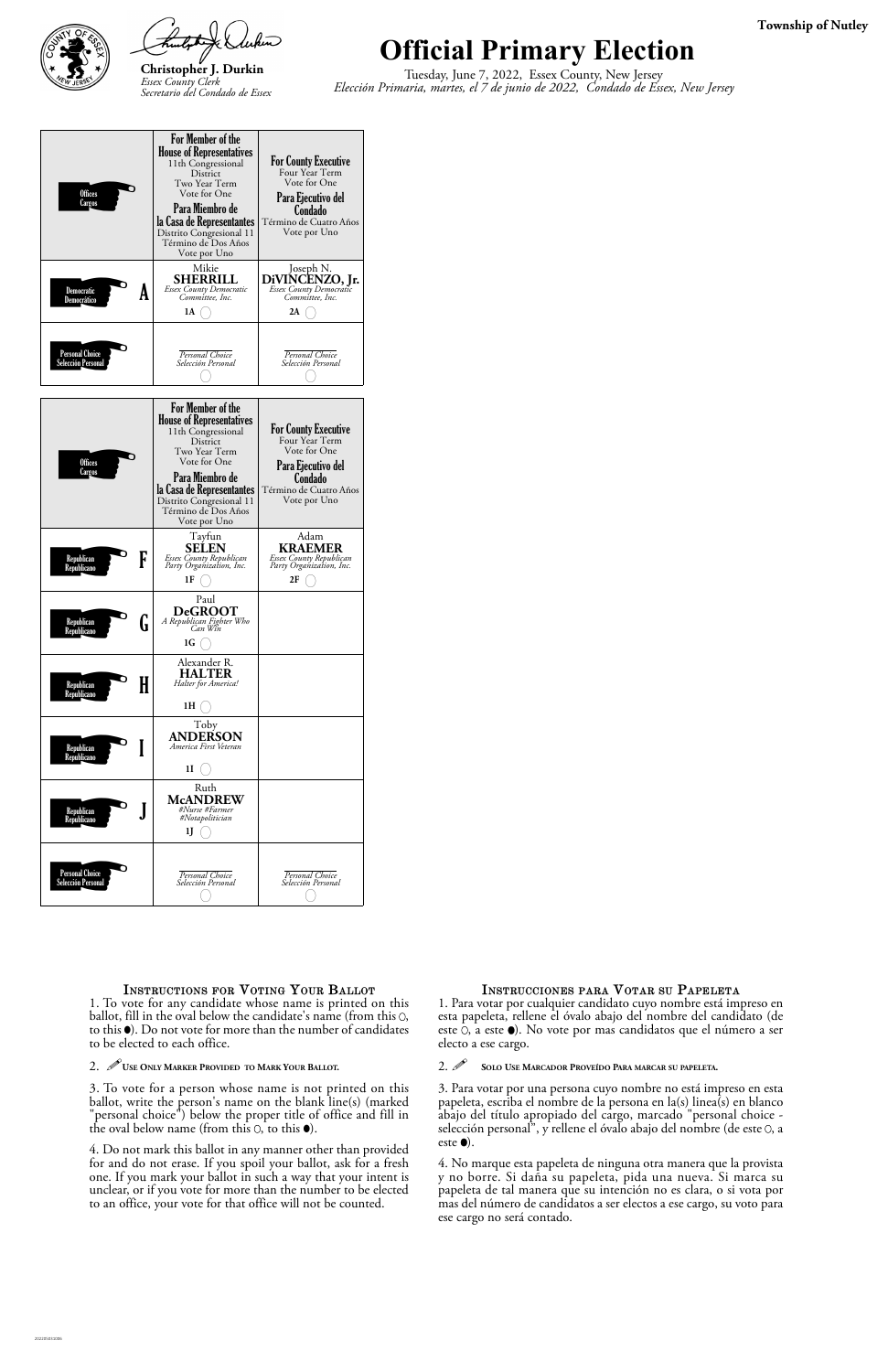



### **Official Primary Election**

Tuesday, June 7, 2022, Essex County, New Jersey *Elección Primaria, martes, el 7 de junio de 2022, Condado de Essex, New Jersey*

### **City of Orange Township**

ballot, fill in the oval below the candidate's name (from this  $O$ , to this  $\bullet$ ). Do not vote for more than the number of candidates to be elected to each office.

### 2. *U* USE ONLY MARKER PROVIDED TO MARK YOUR BALLOT.

3. To vote for a person whose name is not printed on this ballot, write the person's name on the blank line(s) (marked "personal choice") below the proper title of office and fill in the oval below name (from this  $\circ$ ), to this  $\bullet$ ).

3. Para votar por una persona cuyo nombre no está impreso en esta papeleta, escriba el nombre de la persona en la(s) linea(s) en blanco abajo del título apropiado del cargo, marcado "personal choice selección personal", y rellene el óvalo abajo del nombre (de este 0, a este  $\bullet$ ).

4. Do not mark this ballot in any manner other than provided for and do not erase. If you spoil your ballot, ask for a fresh one. If you mark your ballot in such a way that your intent is unclear, or if you vote for more than the number to be elected to an office, your vote for that office will not be counted.

esta papeleta, rellene el óvalo abajo del nombre del candidato (de este 0, a este  $\bullet$ ). No vote por mas candidatos que el número a ser electo a ese cargo.

### 2. **SOLO USE MARCADOR PROVEÍDO PARA MARCAR SU PAPELETA.**

| <b>Offices</b><br>Cargos              | For Member of the<br><b>House of Representatives</b><br>10th Congressional<br>District<br>Two Year Term<br>Vote for One<br>Para Miembro de<br>la Casa de Representantes<br>Distrito Congresional 10<br>Término de Dos Años<br>Vote por Uno | <b>For County Executive</b><br>Four Year Term<br>Vote for One<br>Para Ejecutivo del<br>Condado<br>Término de Cuatro Años<br>Vote por Uno |
|---------------------------------------|--------------------------------------------------------------------------------------------------------------------------------------------------------------------------------------------------------------------------------------------|------------------------------------------------------------------------------------------------------------------------------------------|
| Democratic<br>A<br>Democrático        | Donald M.<br>PAYNE, Jr.<br>Essex County Democratic<br>Committee, Inc.<br>1A                                                                                                                                                                | Joseph N.<br>DIVINCENZO, Jr.<br>Essex County Democratic<br>Committee, Inc.<br>2A                                                         |
| B<br>Democratic<br>Democrático        | Akil<br><b>KHALFANI</b><br>Democrats For Change<br>1 B                                                                                                                                                                                     |                                                                                                                                          |
| <b>Democratic</b><br>Democrático      | Imani<br><b>OAKLEY</b><br>Pride. Progress. New Jersey<br>1C                                                                                                                                                                                |                                                                                                                                          |
| Personal Choice<br>Selección Personal | Personal Choice<br>Selección Personal                                                                                                                                                                                                      | Personal Choice<br>Selección Personal                                                                                                    |
|                                       |                                                                                                                                                                                                                                            |                                                                                                                                          |
| <b>Offices</b><br>Cargos              | For Member of the<br><b>House of Representatives</b><br>10th Congressional<br>District<br>Two Year Term<br>Vote for One<br>Para Miembro de<br>la Casa de Representantes<br>Distrito Congresional 10<br>Término de Dos Años                 | <b>For County Executive</b><br>Four Year Term<br>Vote for One<br>Para Ejecutivo del<br>Condado<br>Término de Cuatro Años<br>Vote por Uno |
| F<br>Republican<br>Republicano        | Vote por Uno<br>David H.<br><b>PINCKNEY</b><br>Essex County Republican<br>Party Organization, Inc.<br>1F                                                                                                                                   | Adam<br><b>KRAEMER</b><br>Essex County Republican<br>Party Organization, Inc.<br>2F                                                      |
| Republican<br>և<br>Republicano        | Garth<br><b>STEWART</b><br>FOG - Friends of Garth<br>1G                                                                                                                                                                                    |                                                                                                                                          |